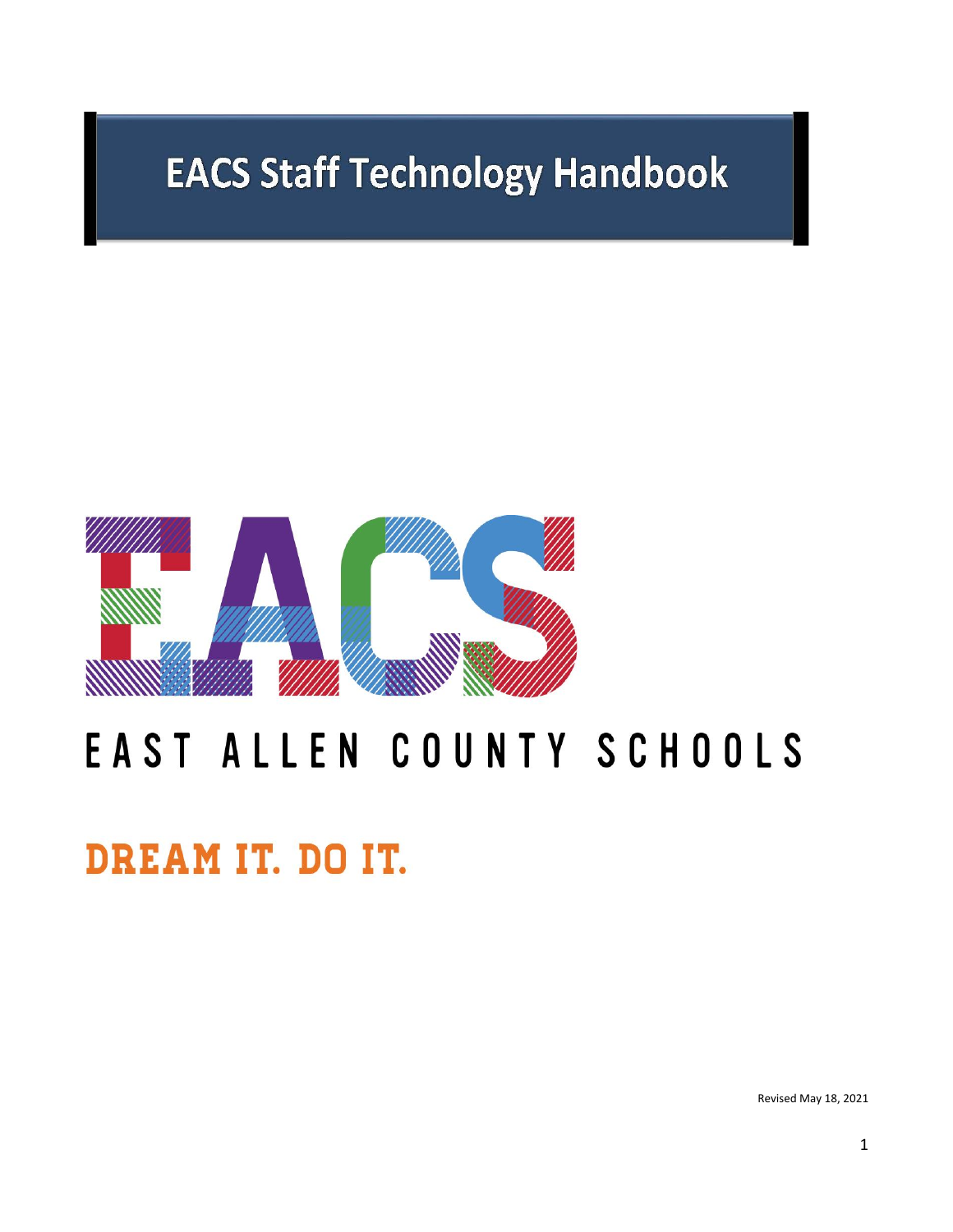# **Table of Contents**

# **1. Technology Goals**

# **2. Responsible Use Agreement**

- **a. Introduction**
- **b. Technology Covered**
- **c. Usage Policies**
- **d. Internet Access**
- **e. Web 2.0 (Email and Collaborative Content)**
- **f. Security and Passwords**
- **g. Downloads and Streaming Content**
- **h. Netiquette**
- **i. Personal Safety**
- **j. Cyber -bullying**
- **k. Examples of Responsible/Irresponsible Use**
- **l. Limitation of Liability**
- **m. Violations of the Responsible Use Policy**
- **n. Social Media Classroom Use Guidelines**

# **3. iPad Policy**

- **a. Terms**
- **b. Title**
- **c. Loss or Damage**
- **d. Repossession**
- **e. Term of Agreement**
- **f. Unlawful Appropriation**

# **4. Financial Terms of Mobile Technology Use**

- **a. iPad Costs**
- **b. Table of Estimated Repair Pricing: Laptops**
- **c. Table of Estimated Repair Pricing: iPads**
- **d. Stolen, Lost, or Damaged iPads**

# **5. Mobile Technology Precautions**

- **a. Handling and Care of the iPad**
- **b. Power Management**
- **c. Transport**
- **d. Monitoring and Supervision**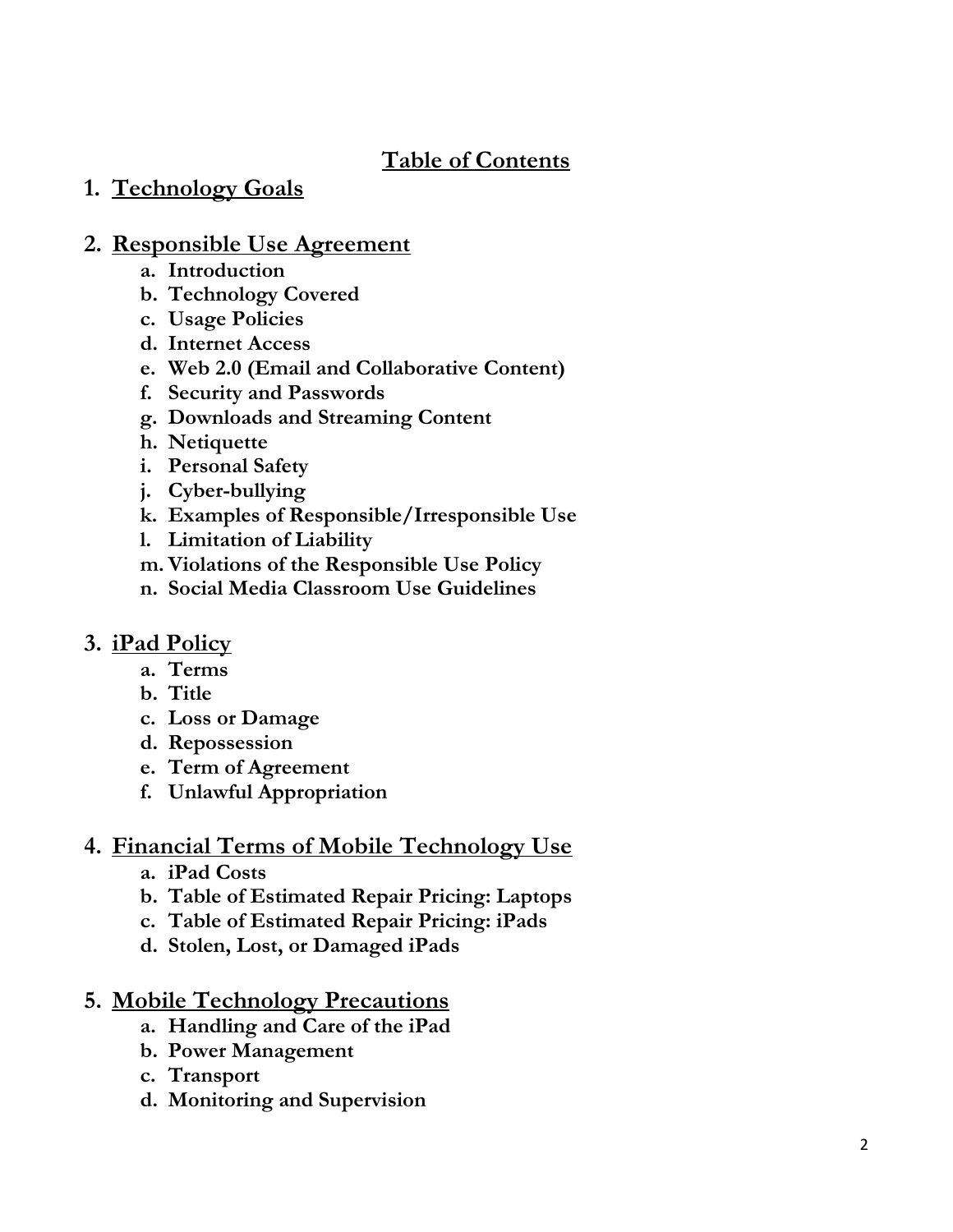# **1. Technology Goals**

- 1. Equip all stakeholders to safely use technology to interact with, and impact, the world around them.
- 2. Teach the ethical use of technology.
- 3. Improve the quality of learning and promote greater academic achievement.
- 4. Develop a new set of knowledge and skills for teaching the  $21<sup>st</sup>$  century learner.
- 5. Provide greater access to educational opportunities and differentiated instruction by utilizing access to technology for anytime, anywhere learning.
- 6. Improve communication and widen our sense of community by expanding the way teachers, students, and parents are able to interact with each other.
- 7. Expand integration of digital resources.

# **2. Responsible Use Agreement**

# **A. Introduction**

This Responsible Use Agreement (RUA) outlines the guidelines and behaviors that users are expected to follow when using school technologies or when using personally owned devices on the school campus. In addition to this policy, the use of any district provided technology requires students and staff to abide by the EACS Staff Technology Handbook Policies.

- 1. The EACS network is intended for educational purposes only.
- 2. All activity over the network or while using district technologies will be monitored and/or retained.
- 3. Access to online content via the network may be filtered in accordance with our policies and federal regulations, including the Children's Internet Protection Act (CIPA).
- 4. Users are expected to follow the same rules for good behavior and respectful conduct online as offline. Misuse of school resources can result in disciplinary action.
- 5. EACS makes a reasonable effort to ensure users' safety and security online but will not be held accountable for any harm or damages that result from use of school technologies.
- 6. Users of the district network or other technologies are expected to immediately alert district personnel by the end of the next school day of any concerns for safety or security (duty to inform).

# **B. Technologies Covered**

EACS may provide Internet access, desktop computers, iPads, laptops, videoconferencing capabilities, online collaboration capabilities, message boards, email, and more. As new technologies emerge, EACS will assess the educational value and attempt to provide access to them. The policies outlined in this document are intended to cover *all* available technologies, not just those specifically listed.

# **C. Usage Policies**

All technologies provided by the district are intended for educational purposes. All users are expected to use good judgment and to follow the specifics of this document as well as the spirit of it: be safe, be appropriate, and be kind; use common sense, and ask if you do not know.

- 1. Users should abide by the same Responsible Use policies when using school devices off the school network as on the school network.
- 2. Users are expected to treat these devices with extreme care and caution; these are expensive devices that the school is entrusting to your care.
- 3. Users should report any loss, damage, or malfunction to school personnel immediately.
- 4. Users may be financially accountable for any damage resulting from negligence or misuse.

# **D. Internet Access**

**District Provided Access**- EACS provides its users with access to the Internet, including websites, resources, content, and online tools while on campus. That access will be restricted in compliance with CIPA regulations and school policies. Internet activity will be monitored, and records will be retained indefinitely.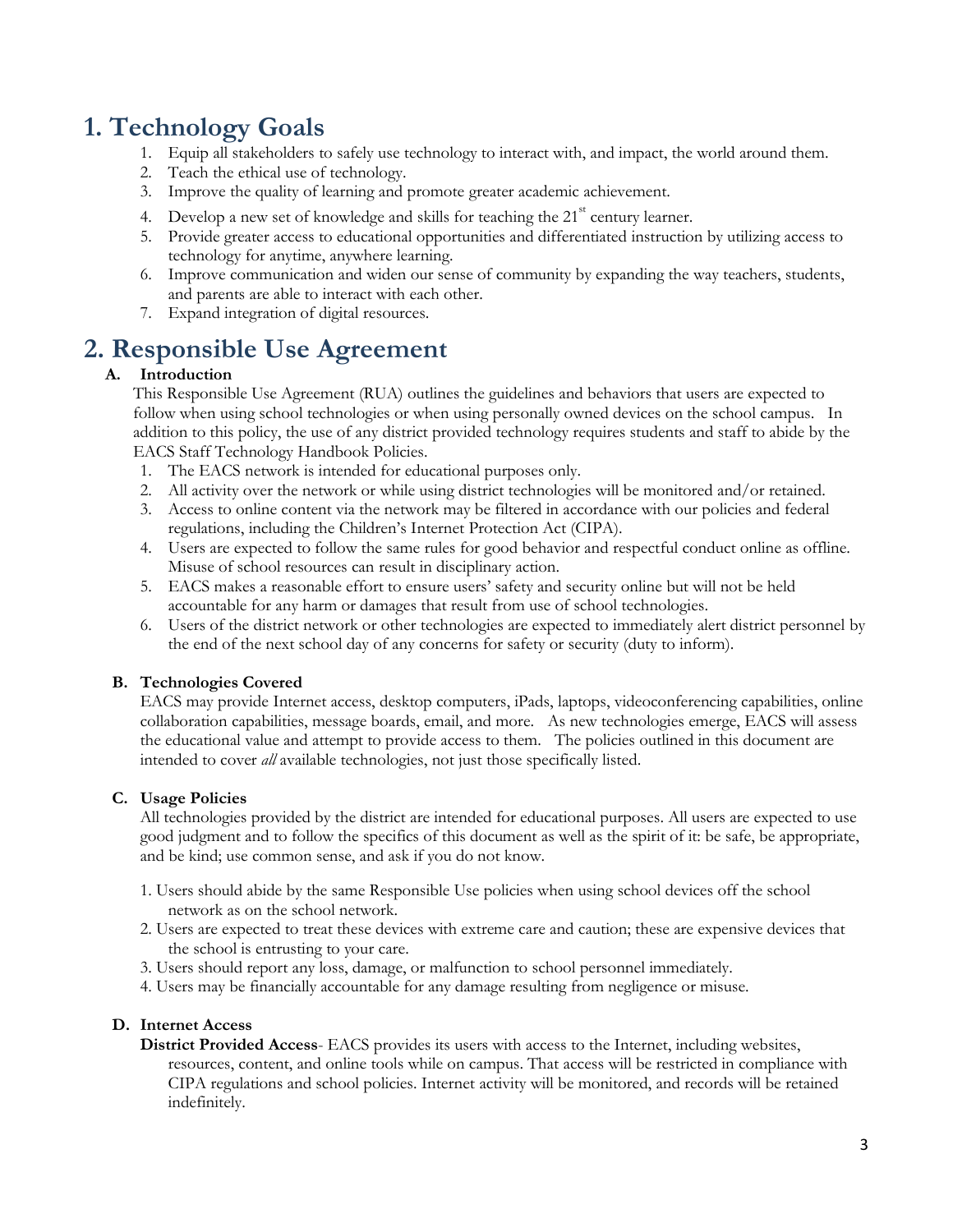1. Users must understand that the Internet filter is a mandatory and vital safety precaution.

#### 2. **Users must not circumvent the Internet filter.**

- 3. Users should follow district protocol to alert the Technology Department or submit a site for review if a site is blocked and the user believes it should not be.
- 4. Users should follow district protocol to report sites that are not blocked, but that the user feels should be blocked.
- 5. EACS will allow access for one (1) personal device on the district WiFi network.
- 6. EACS will provide a limited media network access to the members of the media only.
- 7. EACS will provide a limited guest network for visiting presenters only.

**Non-District Provided Access-** EACS staff-utilized devices may be used on other wireless networks while off campus but are subject to the restrictions outlined in the EACS Staff Technology Handbook.

#### **E. Web 2.0 (Email and Collaborative Content)**

Recognizing the benefits collaboration brings to education, EACS may provide users with access to web sites or tools that allow communication, collaboration, sharing, and messaging among users. Availability and use may be restricted based on district policies.

- 1. District provided email accounts should be used with care.
- 2. Users' email usage may be monitored and archived to meet legal obligations.

#### 3. Users should be careful not to share personally identifying information online. **Sharing inappropriate personal information or content is strictly prohibited.**

- 4. Users should be aware when opening files or following links from unknown or untrusted origin.
- 5. Users should communicate with appropriate, safe, mindful, and courteous conduct.
- 6. Users should be aware that third-party cloud-based storage tools such as iCloud Drive, Google Drive, and Canvas are not owned nor controlled by EACS.

# **F. Security and Passwords**

Users are expected to take reasonable safeguards against the transmission of security threats (viruses, worms, spyware, etc.) over the school network. This includes not opening or distributing infected files or programs and not opening files or programs of unknown or untrusted origin.

If a device is believed to be infected with a virus, please alert school personnel and HELPdesk immediately. The user should not attempt to remove the virus or download any programs to help remove the virus.

A User's access to any EACS computer system or the Network is by the use of a User ID and password combination. The password is required to be changed every 60 days. The password will be a minimum of 8 characters in length and contain numeric and alphabetic characters. It is every User's obligation to maintain password security by not sharing their password, by logging off of devices when finished, and by changing the password at the required 60-day intervals. Each user will receive four emailed reminders to change the password during a 14-day span prior to the end of the 60-day interval.

# **G. Downloads and Streaming Content**

Users may be able to download file types, such as images or videos; however, for the security of the district's network, such downloads should only be from reputable sites, and only for educational purposes. Streaming video and audio via video streaming services such as YouTube should also be used for educational purposes only, and in short clips of 10 minutes or less. EACS reserves the right to block all streaming audio and video services during periods of standardized testing. i.e. NWEA and iLearn testing.

Examples of streaming media sites that are unacceptable include: Pandora, Spotify, Netflix, and Hulu.

# **H. Netiquette**

1. Users should always use the Internet, network resources, and online sites in a courteous and respectful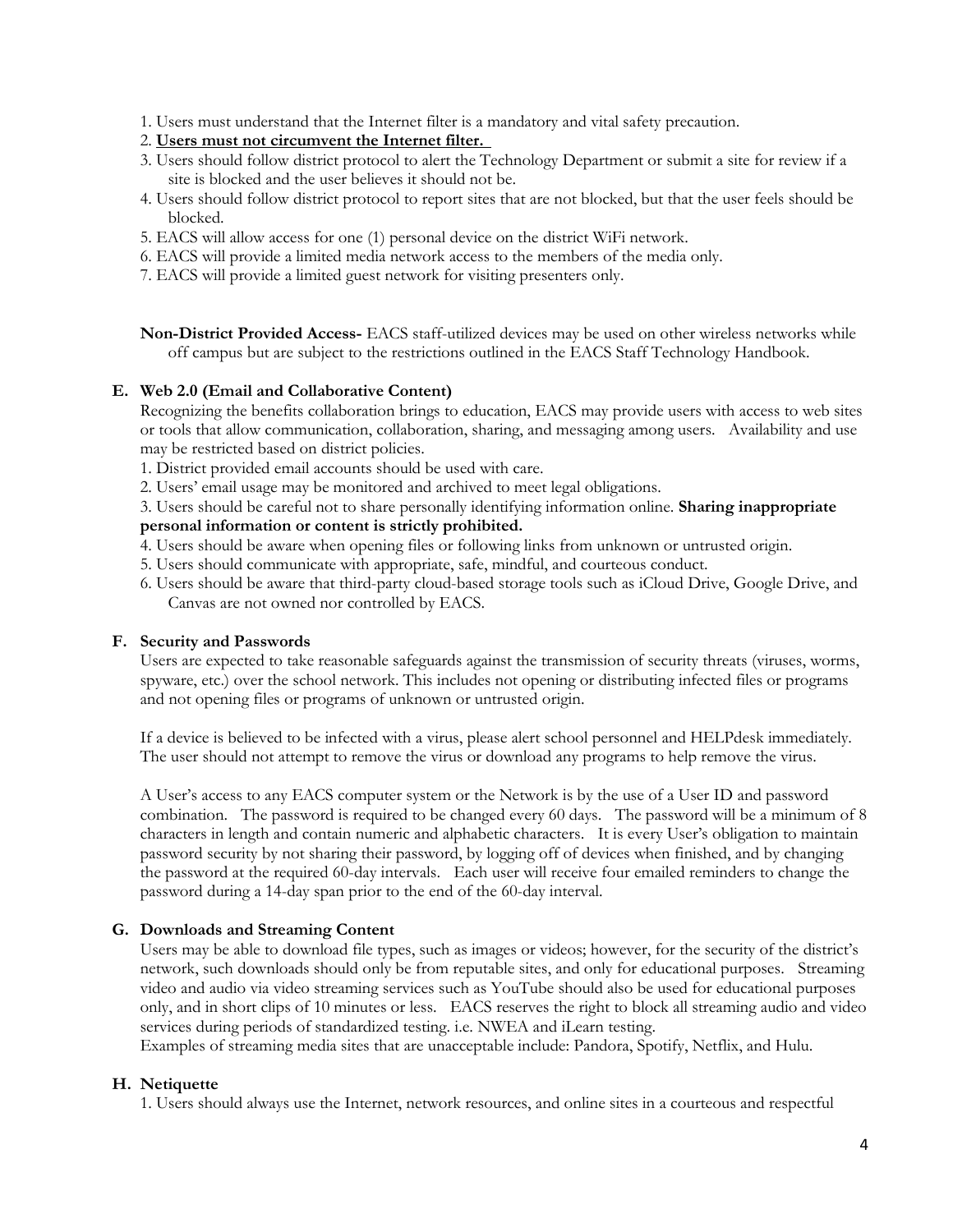manner.

2. Users should recognize that among the valuable content online, there is also unverified, incorrect, or inappropriate content.

# **I. Personal Safety**

1. Users should recognize that communicating over the Internet brings the risks associated with the lack of face to face contact.

2. Users should carefully safeguard the personal information of themselves and others.

3. Users should be cautious when sharing personal information, including phone number, address, social security number, birthday, or financial information, over the Internet.

4. If the user sees a message, comment, image, or anything else online that makes him or her concerned for his/her personal safety, it should be brought to the attention of school personnel immediately.

# **J. Cyber-bullying**

The National Crime Prevention Council defines cyber-bullying as: "When the Internet, cell phones or other devices are used to send, or post text or images intended to hurt or embarrass another person."

# **EACS Position on Cyber-bullying**

- 1. Cyber-bullying will not be tolerated.
- 2. Engaging in cyber-bullying to harm (physically or emotionally) another person will result in severe disciplinary action and loss of privileges.
- 3. In some cases, cyber-bullying can be a crime.
- 4. The user should remember that activities are monitored and retained.

5. **Report cyber-bullying immediately to school personnel.** 

# **K. Examples of Responsible/Irresponsible Use**

# **Responsible:**

- **+** Use school technologies for school-related activities.
- **+** Follow the same guidelines for respectful, responsible behavior online as offline.
- **+** Treat school resources carefully, and alert technology staff if there is any problem with their operation.
- **+** Upon creation of online collaborative discussions, it is a staff member's responsibility to monitor student content and behavior within the online discussion**.**
- **+** Alert school personnel of threatening, inappropriate, or harmful content online.
- **+** Use school technologies at appropriate times, in approved places, for educational pursuits.
- **+** Recognize that use of school technologies is a privilege and treat it as such.
- **+** Communication with students should be via EACS' Learning Management System (Canvas) or district Gmail accounts and **should be limited to educationally-related content.**
- **+** Communication with parents should occur via email, phone, or EACS' Learning Management System.
- **+** Staff communication via social media with students/parents should be limited to educationally related content

# **Irresponsible:**

- **▬** Use school technologies in a way that could be personally or physically harmful.
- $\blacksquare$  Attempt to find inappropriate images or content.
- **▬** Engage in cyber-bullying, harassment, or disrespectful conduct toward others.
- **▬** Try to find ways to circumvent the school's safety measures and filtering tools.
- **▬** Use school technologies to send spam or chain mail.
- **▬** Plagiarize content found online.
- $\blacksquare$  Agree to meet someone met online in real life.
- **▬** Illegal installation or transmission of copyrighted materials.
- **▬** Use language online that would be irresponsible in the classroom.
- **▬** Use school technologies for illegal activities or to pursue information on such activities.
- **▬** Attempt to hack or access sites, servers, or content that is inappropriate.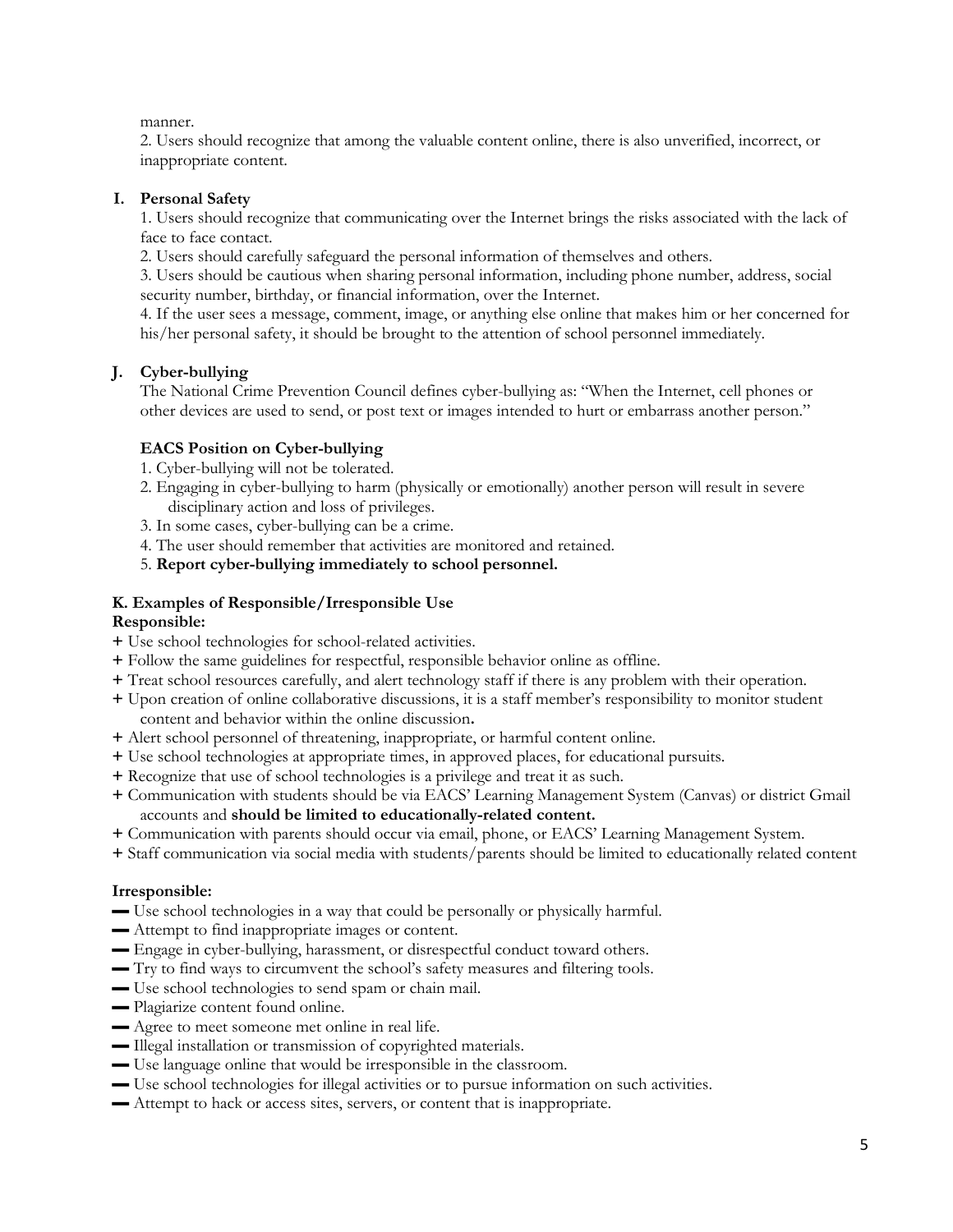# **▬ Downloading or viewing media labeled "Explicit"**

# **\* This is not intended to be a complete list, just a few specific examples.**

# **L. Limitation of Liability**

1. EACS will not be responsible for damage or harm to persons, files, data, or hardware.

2. While EACS employs filtering and other safety and security mechanisms and attempts to ensure their proper function; it makes no guarantees as to their effectiveness.

3. EACS will not be responsible, financially, or otherwise, for unauthorized transactions conducted over the school network.

#### **M. Violations of this Responsible Use Policy**

Violations of this policy may have disciplinary repercussions, including:

- 1. Suspension of network, technology, or computer privileges
	- 2. Suspension from duties
	- 3. Legal action and/or prosecution
	- 4. Financial Consequences

#### **N. Social Media Classroom Use Guidelines**

#### Purpose for Social Media Guidelines:

East Allen County Schools (EACS) recognizes that part of 21st century learning is adapting to the changing methods of communication. The importance of teachers, students, and parents engaging, collaborating, learning, and sharing in these digital environments is a part of 21st century learning. Thus, EACS has adapted the following guidelines to provide direction for employees, students and the EACS community when participating in social media activities. Whether or not an employee chooses to personally participate in a blog, wiki, online social network, or any other form of online publishing or discussion, it is his or her own decision. Free speech protects individuals who want to participate in social media, but the laws and courts have ruled that school districts can discipline employees if their speech, including online postings, disrupts school operations. The EACS Social Media Guidelines allow employees to participate in online social activities both personally and professionally. These guidelines have been created as a resource for you. It is important to create an atmosphere of trust and individual accountability; keeping in mind that information produced by EACS employees and students is a reflection on the entire district and is subject to EACS's Acceptable Use Policy. By accessing, creating, or contributing to any blogs, wikis, or other social media for classroom or district use, you agree to abide by these guidelines. Please read them carefully before participating in any social media application.

#### What is Social Media?

Social media is user-created content online designed in a collaborative environment where users share opinions, knowledge, and information with each other. Tools include, but are not limited to:

- Blogs (Blogger, WordPress, etc.)
- Wikis (Wikispaces, Google Sites, etc.)
- Social Networking sites (Facebook, Twitter, etc.)
- Photo and Video Sharing sites (YouTube, Flickr, etc.)

# Personal Responsibility:

• EACS requires staff with a personal online presence to be mindful of the information they post. Your online behavior should reflect the same standards of honesty, respect, and consideration that you use face-to-face. Even if you delete that information, it still may be stored on a website's server for a longer period of time.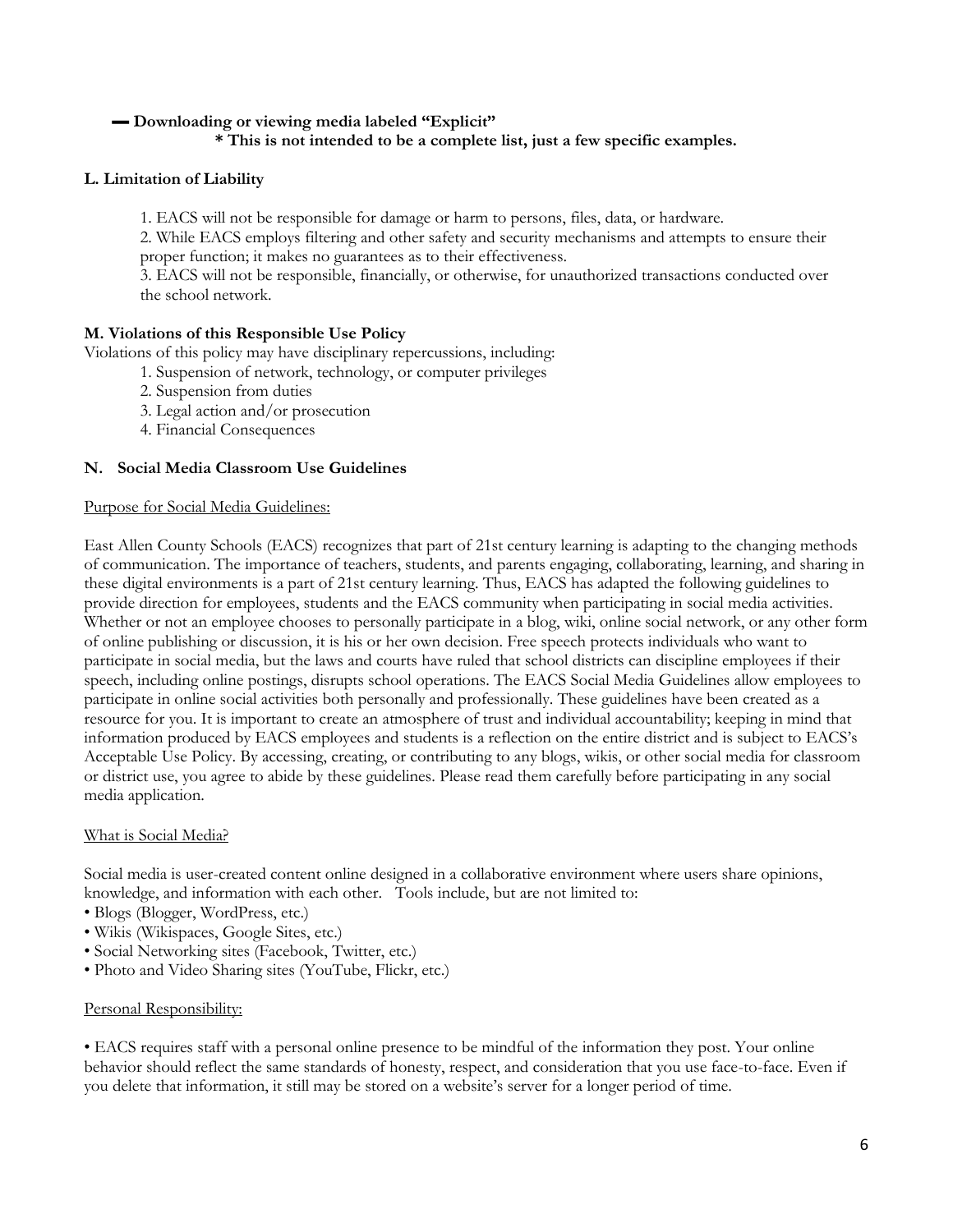• The lines between public and private, personal, and professional, are blurred in the digital world. By virtue of identifying yourself as an EACS employee online, you are now connected to colleagues, students, parents, and the school community. You should ensure that content associated with you is consistent with your work at the EACS.

• It is your responsibility to familiarize yourself with the appropriate security settings for any social media tool (personal or professional) that you use. Be sure that the settings are such that any personal content may only be viewed by your intended audience. Be aware that, even if your privacy settings are set properly, it is still possible for anyone who you've allowed to see your profile to copy and paste text and send it to someone else. Similarly, if you enable settings such as Facebook's ability to allow "friends of friends" to view your content, it is extremely likely that unintended viewers will have access to pictures and other personal content.

• It is unprofessional and inappropriate to use email, text messaging, or social networking sites to discuss with a student a matter that does not pertain to school-related activities. Appropriate discussions would include the student's homework, class activity, school sport, or other school-sponsored activity. Electronic communications with students are to be sent simultaneously to multiple recipients, not to just one student, except where the communication is clearly school-related and inappropriate for persons other than the individual student to receive (for example, emailing a message about a student's grades).

• Engaging in social-networking friendships on Facebook, Twitter, Instagram, Snapchat, or other social networking sites is prohibited with students, and strongly discouraged with parents or guardians of students. The District recognizes that because of the tight-knit community of EACS, many staff members may have students or parents of students, who are family members or close personal friends. However, EACS cautions staff members against engaging in such social-networking friendships with these individuals.

• Material that employees post on social networks that is publicly available to those in the school community must reflect the professional image applicable to the employee's position and not impair EACS's or the employee's capacity to maintain the respect of students and parents/guardians, or impair the employee's ability to serve as a role model for children.

# Professional Responsibility:

• Social media can be a powerful communication tool and educational tool for students and parents. EACS employees are encouraged to use social media for these purposes.

• EACS employees are personally responsible for the content they publish online. Be mindful that what you publish will be public for a long time; protect your privacy.

• Remember that social media in the classroom is an extension of your physical classroom. What is inappropriate in your classroom should be deemed inappropriate online.

• Staff who use social networking to interact with students in an educational manner must find a way to interact without giving students access to their personal information and posts. Many social network sites allow you to create "groups" or "pages" where you can interact with students without giving them access to your personal account. Please check social media site guidelines for more information.

• Staff who use social networking to interact with students or parents as a communication tool must find a way to interact without giving students or parents access to their personal information and posts. Many social network sites allow you to create "groups" or "pages" where you can interact with students without giving them access to your personal account. Please see check social media site guidelines for more information.

• When contributing online, do not post confidential student information. Do not post pictures of any students on your personal sites.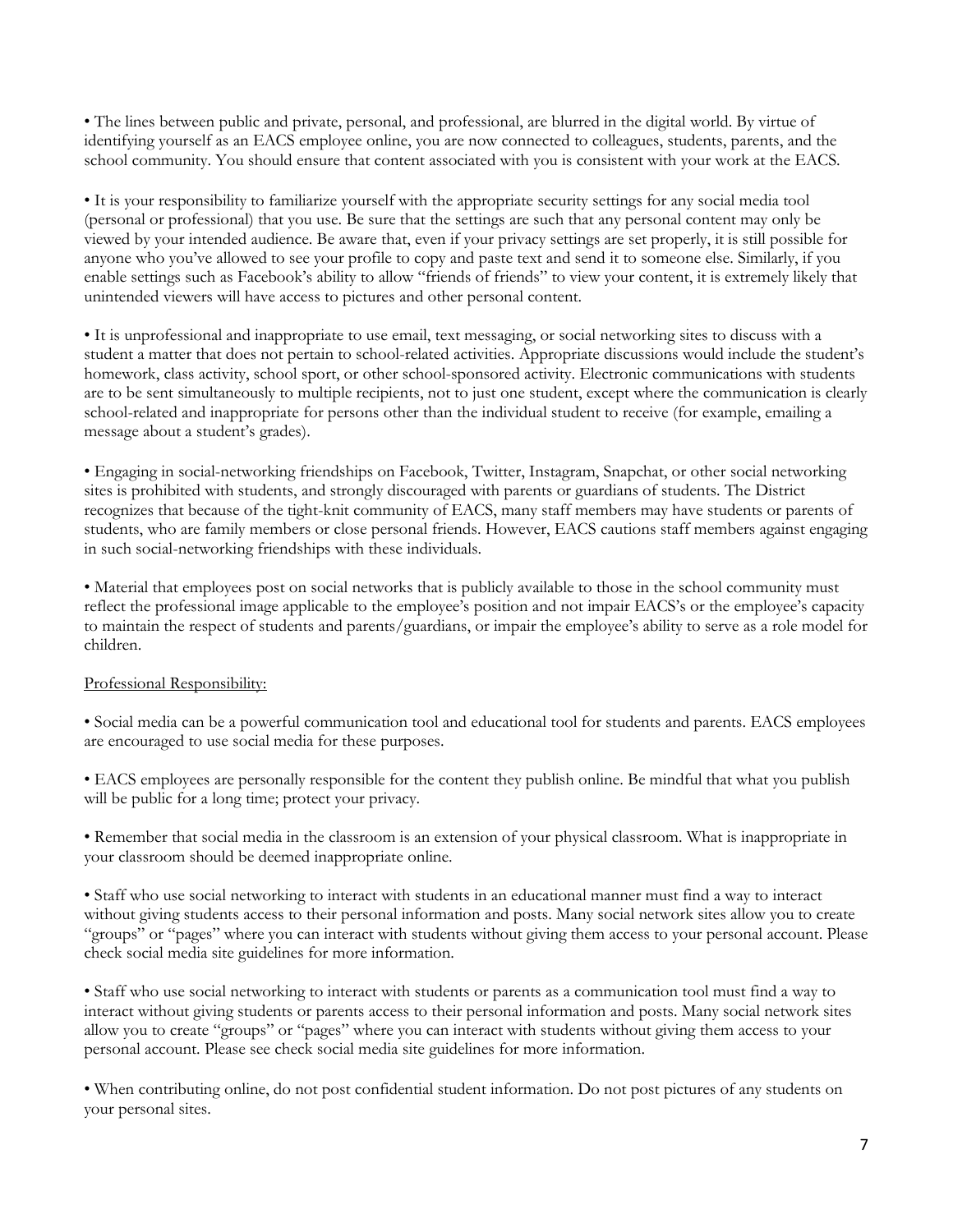#### Overall Guidelines for Using Social Media:

The following are general guidelines for using social media, whether personally or professionally:

- 1. **Be Transparent.** How you represent yourself online is an extension of yourself. Do not misrepresent yourself by using someone else's identity or misrepresenting your identity. Be honest about who you are, where you work, and what you do.
- 2. **Always a School Employee.** The lines between public and private, personal, and professional are blurred in the digital world. You will always be an EACS employee, while employed. Whether it is clearly communicated or not, you will be identified as an EACS employee in what you say online. If you don't want it on the news, don't share it online. What you share online can become news.
- 3. **District Values.** Represent EACS values. Express ideas and opinions in a respectful manner. All communications should be done in good taste. Build trust and responsibility in your relationships. Do not denigrate or insult others, including students, staff, administrators, parents, or other school districts. Consider carefully what you post through comments and photos. A violation of these guidelines could be regarded as a form of professional misconduct and may result in disciplinary action.
- 4. **Represent EACS in a Positive Manner.** Represent EACS and the students and parents you serve in the best light. Respect the privacy and the feelings of others. Under no circumstance should offensive comments be made about students or colleagues, nor about EACS in general. Negative comments may amount to cyberbullying and could be deemed a disciplinary offence. Your posts and comments should help build and support the school community. Do not comment on, nor forward rumors. You are responsible for what you and others post, even if on a personal page. Be certain it is accurate and supports EACS. It is a good idea to monitor your profile page to ensure that all material posted by others doesn't violate these guidelines. Once posted, you can't take it back.
- 5. **Share your Expertise.** Write what you know to be accurate. Add value to the discussion. Post something useful. Provide worthwhile information and perspective. A district's most valuable asset is its staff, represented by its people, and what you publish may reflect on the school. Speak in the first person with your own voice and perspective.
- 6. **Respect and Responsible.** Employees, parents, and students reflect a diverse set of customs, values, and points of view. Be respectful for others' opinions in your posts or comments. You are responsible for the content you post. Make sure your tags, descriptions, and your image portray you, and EACS, in a professional manner.
- 7. **Own and Correct Your Mistakes**. If you make a mistake, admit the mistake, and correct it quickly. Clearly share your error with your principal, Human Resources, and the Technology Department so they can help address the issue effectively. Clearly state if you've corrected a previous post. Even though damage may be done, it is best to admit your mistake and correct it. Apologize if appropriate.
- 8. **Confidential Information.** Online postings and conversations are not private. Do not share confidential information, whether it is internal school discussions or specific information about students or other staff. What you post will be seen by others and will be online for a long time. It can be forwarded or shared in just a few clicks. Do not write about colleagues or students without their expressed permission.
- 9. **School Logos.** School logos may only be used in a professional capacity. When using social media in a professional manner, all images and colors should match the EACS logo or school mascot.
- 10. **Posting Photos or Movies without Permission.** Do not post or tag photos or movies of others without their permission. If you use photos or movies taken at school, you must follow the EACS guidelines. If you have questions, please contact your building administrator.
- 11. **Responding to Negative Comments and Criticism.** How you respond to a negative comment or criticism will say more about you and your character than what you post. When in doubt, do not give credibility by acknowledging it with a public response; perhaps a private response would be more appropriate.
- 12. **Response and Post Regularly**. To encourage readership, post regularly. Don't post to your blog or social media, and then not post for three weeks. Readers won't have a reason to follow you if they cannot expect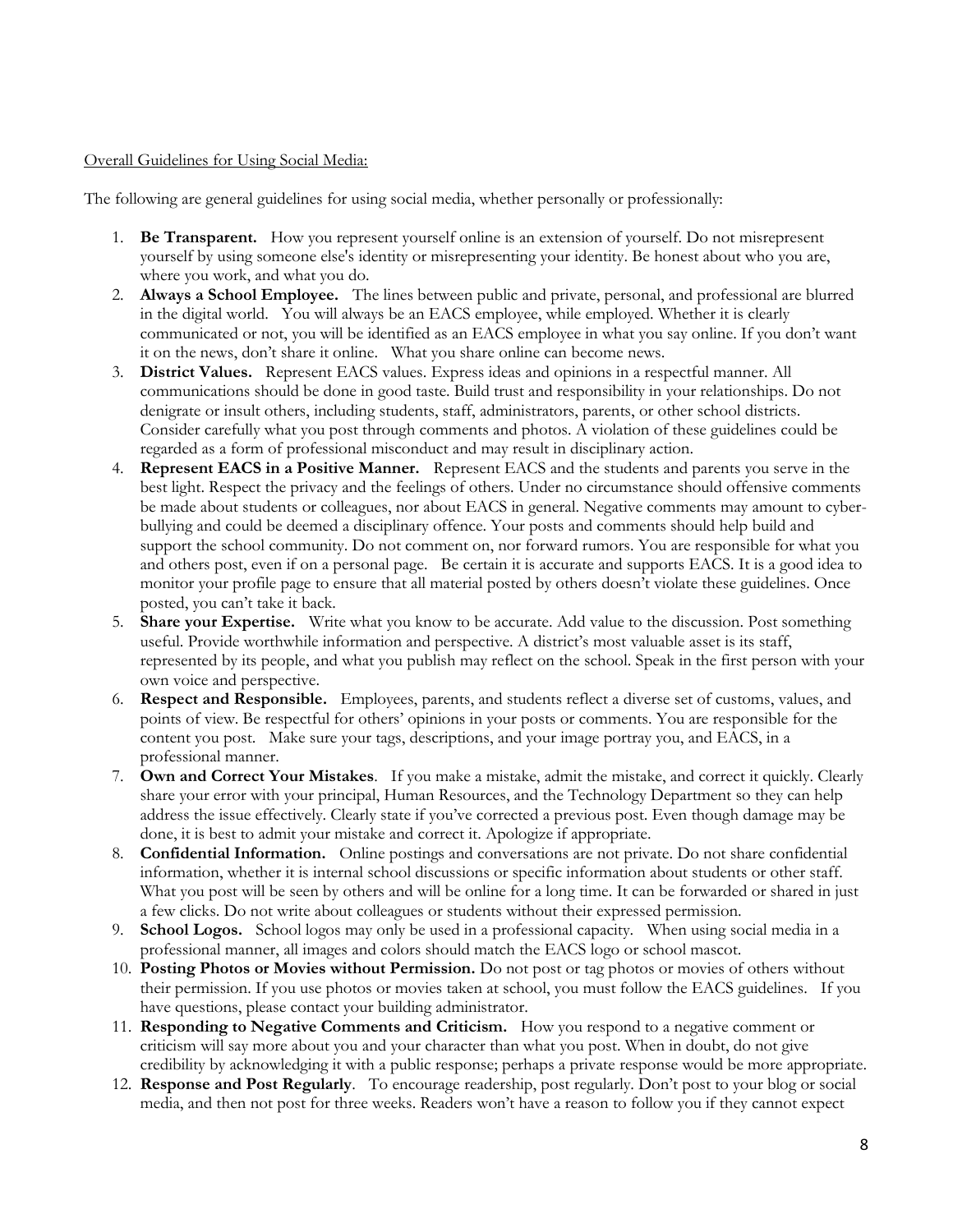new content regularly. Respond to other's posts. Answer questions; thank people, even if it's just a few words. Make it a two-way conversation.

- 13. **Spell Check and Abbreviations.** Any online contribution should be well written; EACS is an educational organization, and the grammar of the posts should reflect that fact. What you post will be online for the world to read. Follow writing conventions including proper grammar, capitalization, and punctuation. Be cautious about using common abbreviations. While your circle of friends may understand what you are saying, you may have readers who won't understand. When in doubt, define the abbreviation at least once in a post.
- 14. **Copyright and Fair Use**. Respect copyright and fair use guidelines. Share what others have said by linking to the source and using embedded content. Be sure to cite your source when quoting. When using a hyperlink, confirm that link goes where it should, and that the content is appropriate.
- 15. **Personal Information.** Be careful about sharing too much personal information. People seem to share personal information, such as their pet names, their parents, and children's names, where they grew up, and more. This information may help a hacker guess your passwords. If you share that you will be out of town, a criminal may use this to target your home for a burglary. Do not share with a student your personal problems that would normally be discussed with adults.
- 16. **Video.** The Internet is becoming an increasingly popular educational tool and place to share personally created movies. You are responsible for all you do, say, and post online, including video. Anything you post online should represent you in a professional manner as others will see you as connected to EACS. Anything you show in your classroom should be previewed by you in its entirety, prior to any student seeing it. Consult a building administrator if you feel the content may be questionable.
- 17. **Staff-Student Relations.** Employees are prohibited from establishing personal relationships with students that are unprofessional and thereby inappropriate. Examples of unprofessional relationships include, but are not limited to: employees fraternizing or communicating with students as if employees and students were peers, such as writing personal letters or emails; personally texting or calling students, or allowing students to make personal calls to them unrelated to homework, class work, or other school-related business; sending inappropriate pictures to students; discussing or revealing to students personal matters about their private lives or inviting students to do the same (other than professional counseling by a school counselor); and engaging in sexualized dialogue, whether in person, by phone, via the Internet, or in writing. Employees who post information on social media sites that include inappropriate personal information such as, but not limited to: provocative photographs, sexually explicit messages, abuse of alcohol, drugs or anything students are prohibited from doing will be investigated by district officials.

Referenced Sites and Resources:

• Barrow County Schools <http://www.barrow.k12.ga.us/>

• Papillion-La Vista School District Social Media Guidelines [https://www.nspra.org/files/Papillion-](https://www.nspra.org/files/Papillion-LaVista%20Social%20Media%20Guidelines.pdf)[LaVista%20Social%20Media%20Guidelines.pdf](https://www.nspra.org/files/Papillion-LaVista%20Social%20Media%20Guidelines.pdf)

• Social Media Guidelines for Educators (Facebook group):<http://www.facebook.com/group.php?gid=80354045978>

• Social Media Guidelines for Schools - Andy Mann, Calhoun ISD <http://www.scribd.com/doc/28430149/Social-Media-Guidelines-for-Schools>

- Social Media Guidelines for Schools Wiki <http://socialmediaguidelines.pbworks.com/>
- Think Social Media Guidelines: <http://thinkingmachine.pbworks.com/Think-Social-Media-Guidelines>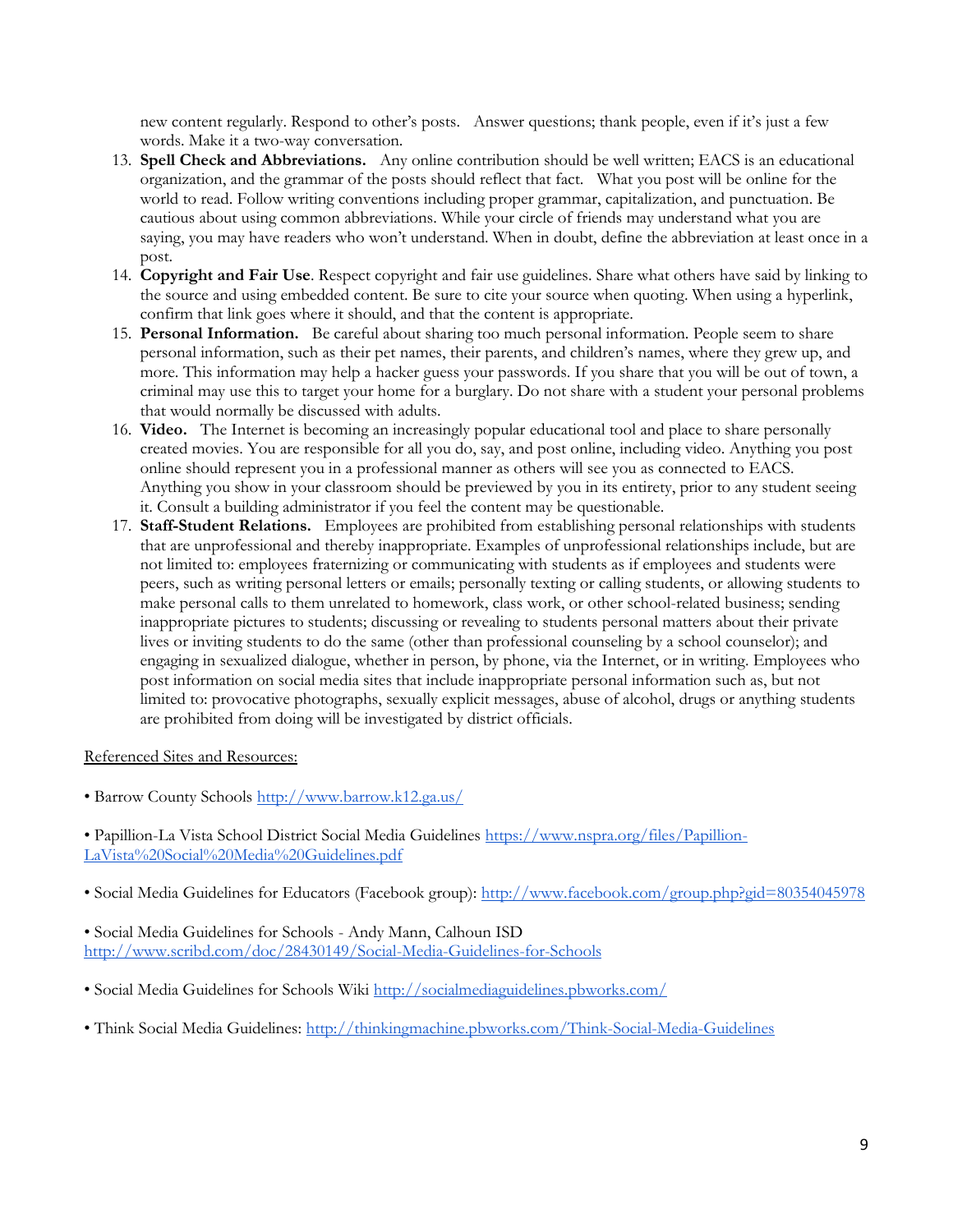# **3. Mobile Technology Policy**

# **A. Terms**

Users will always comply with the EACS Student Technology Handbook policies. Any failure to comply may terminate user rights of possession effective immediately and the district may repossess the property. **ANY LOST, STOLEN, OR DAMAGED iPad MUST BE REPORTED TO SCHOOL AUTHORITIES IMMEDIATELY, AND NO LATER THAN THE NEXT SCHOOL DAY.**

# **B. Title**

Legal title to the property is in the District and shall always remain in the District. The user's right of possession and use is limited to and conditioned upon full and complete compliance with this agreement and the EACS Staff Technology Handbook policies.

# **C. Lost, Stolen or Damaged Devices**

- **iPad**: If a staff or faculty member breaks or loses an iPad, the first time there will be no charge. If a staff or faculty member breaks an iPad a second time, he/she will pay the cost of repair/replacement. This applies for the duration of the cycle of iPad (or other device) adoption. Staff or faculty members may purchase the \$30 insurance through their building's treasurer, for their iPad, to protect against becoming damaged a second time.
- **Laptop:** The staff laptops are covered by a 3-year warranty, beginning in SY 2021-2022 and continuing through SY 2023-2024. If a staff or faculty member breaks or loses a laptop the first time, there will be no charge. If a staff or faculty member breaks or loses a laptop a second time, he/she will pay the cost of repair/replacement. Breaking is defined by damage caused outside of normal, wear-and-tear use of the laptop, as determined by the Technology Department. This applies for the duration of the life cycle of the device adoption.

# **D. Repossession**

If the user does not fully comply with all terms of the EACS Staff Technology Handbook, including the timely return of the property, the District shall be entitled to take possession of the property. Staff retiring or resigning from the district are asked to turn in all mobile technology equipment either to a supervisor or to the EACS Technology Department in the basement of the Administrative Annex, 800 Homestead Dr., New Haven. If not turned in, the former staff member will be billed the replacement cost of the equipment.

# **E. Term of Agreement**

The user's right to use and possess the device ceases upon termination from the district.

# **F. Unlawful Appropriation**

Failure to return the device in a timely manner, and the continued use of the device for non-school purposes without the District's consent may be considered unlawful appropriation of the District's property.

# **4. Financial Terms of Mobile Technology Use**

# **A. Device Costs**

If a staff or faculty member breaks or loses a device the first time, there will be no charge. If a staff or faculty member breaks a device a second time, he/she will pay the cost of repair/replacement. An EACS staff iPad must always be in an EACS-approved case. If a damaged iPad is not in an EACS-approved case, the employee assumes full financial responsibility for repairs or replacement for the first and all subsequent damages. This applies for the duration of the cycle of iPad adoption. Staff or faculty members may purchase the \$30 insurance for their iPad to protect against becoming damaged a second time through their building's treasurer.

# **B. Table of Estimated Repair Pricing: Laptops**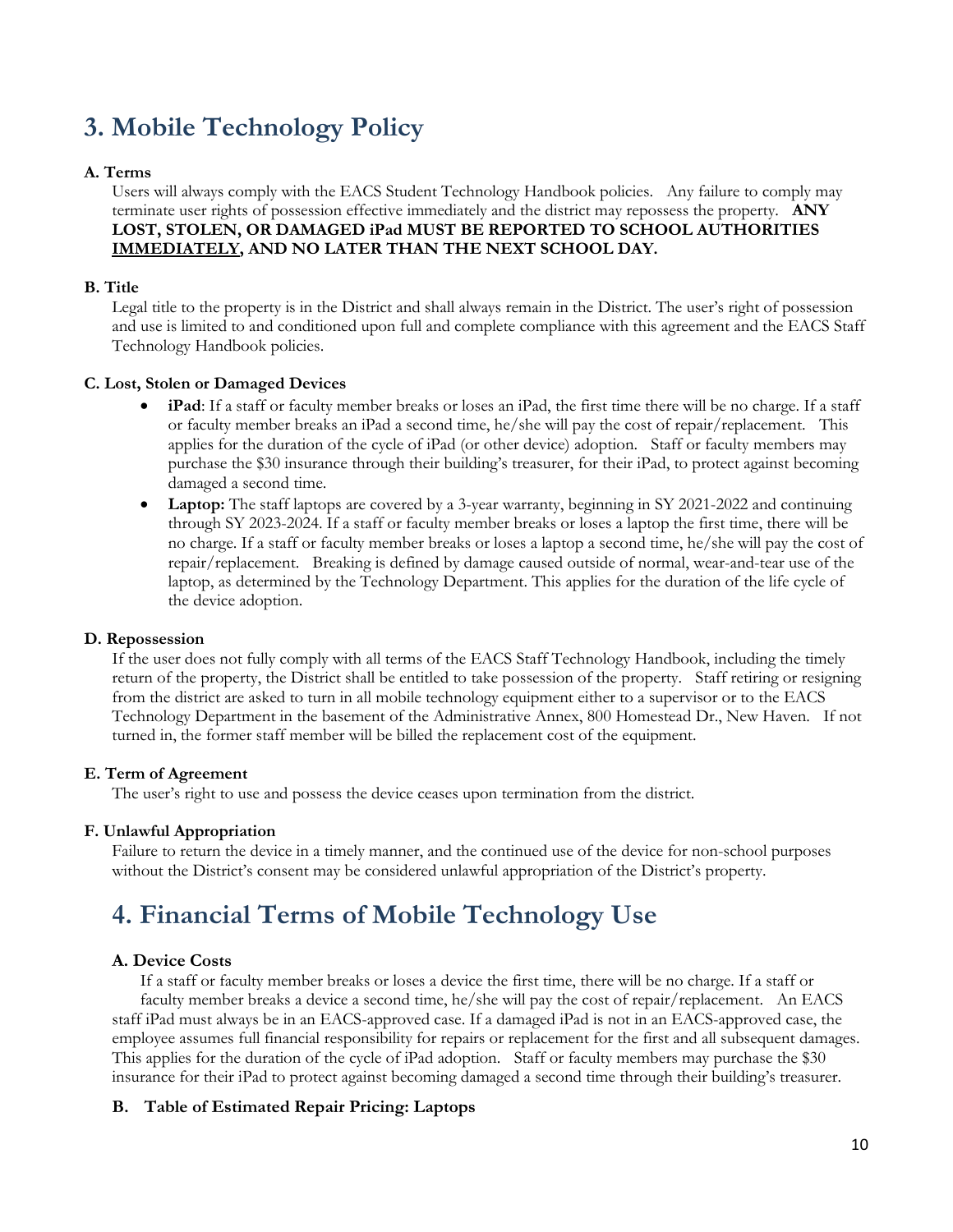**Upon a 2nd incident of damage:**

**Repair/Replacement Costs** 

| Broken Screen        | \$225.00 |
|----------------------|----------|
| Power Adapter + Cord | \$38.00  |

# **C. Table of Estimated Repair Pricing: iPads**

**With insurance, and upon a 2nd incident of damage:**

| Repair/Replacement type     | Estimated Repair/Replacement Costs           |
|-----------------------------|----------------------------------------------|
| Broken Screen/Digitizer     | \$100.00                                     |
| Broken LCD                  | \$100.00                                     |
| Power Adapter + Cord        | \$38.00 (\$19 for adapter and \$19 for cord) |
| District-Assigned iPad Case | \$56.00                                      |

# **Without insurance**

| Repair/Replacement type     | <b>Estimated Repair/Replacement Costs</b>    |
|-----------------------------|----------------------------------------------|
| Broken Screen/Digitizer     | \$180.00 (subject to change)                 |
| Broken LCD                  | \$180.00 (subject to change)                 |
| Power Adapter + Cord        | \$38.00 (\$19 for adapter and \$19 for cord) |
| District-Assigned iPad Case | \$56.00                                      |

#### **D. Stolen, Lost, Vandalized, or Damaged iPad**

1. **ANY THEFT, LOSS, VANDALISM, OR DAMAGE MUST BE REPORTED TO SCHOOL AUTHORITIES WITHIN 24 HOURS OR THE NEXT SCHOOL DAY!**

2. Power cord/adapter or case must be paid in full.

# **5. Mobile Technology Precautions**

# **A. Handling and Care of Mobile Technology**

- o The user must keep the iPad in the district provided protective case or be subject to full repair/fair market value of iPad if damages occur using an alternate case.
- o Mobile Devices and cases must remain free of any writing, drawing, stickers, or labels that are not applied by EACS.
- o Use the Mobile Devices on a flat, stable surface.
- o Do not set books on the Mobile Devices.
- o Do not have food or drinks around the Mobile Devices.
- o Wipe surfaces with a clean, dry microfiber cloth.
- o Avoid touching the screen with pens or pencils.
- o Do not leave the Mobile Devices exposed to direct sunlight or near any heat or moisture sources for extended periods of time, i.e. car or window seat.

# **B. Power Management**

# **It is the user's responsibility to recharge the** Mobile Device's **battery, so it is fully charged by the start of the next school day.**

The iPad must always remain on or in Sleep mode at school (no exceptions).

# **C. Transport**

- The iPad should be transported in its protective case.
- Do not leave the Mobile Devices in a vehicle for extended periods of time or overnight.